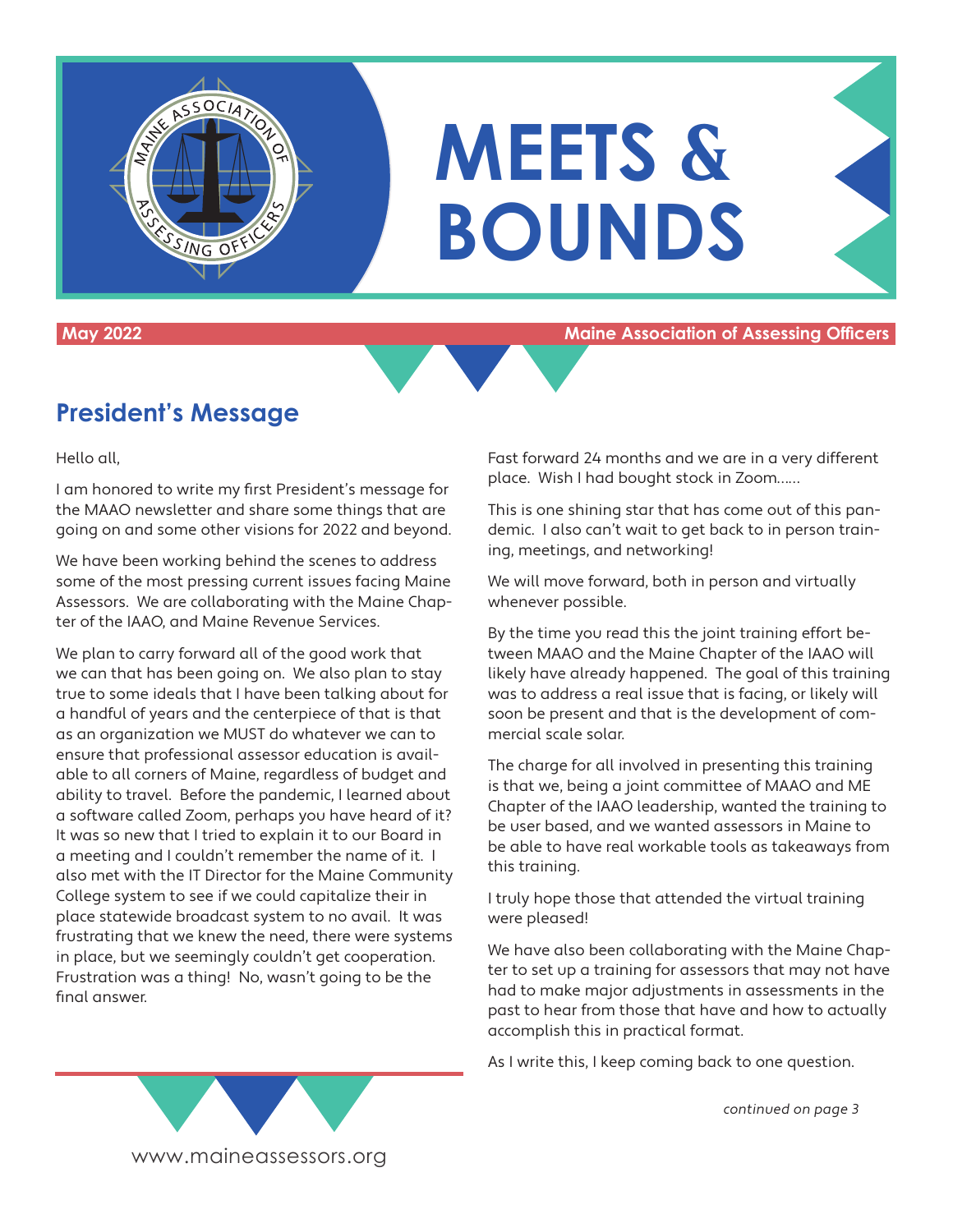#### **2022 BOARD OF DIRECTORS**

#### **PRESIDENT**

**2**

Travis F. Roy, City of Old Town Phone: 827-3965 EXT 206 E-mail: troy@old-town.org

#### **VICE PRESIDENT**

Lewis Cousins, City of Presque Isle Phone: 760-2714 E-Mail: lcousins@presqueisleme.us

#### **SECRETARY**

Tammy Brown, Town of North Haven Phone: 867-4433 E-mail: tammybrown4139@aol.com

#### **TREASURER**

Martine Painchaud Phone: 337-2338 E-mail: martine@maine.rr.com

#### **FIRST PAST PRESIDENT**

Tammy Brown, Town of North Haven Phone: 867-4433 E-mail: tammybrown4139@aol.com

#### **SECOND PAST PRESIDENT**

William Healey, Jr., City of Lewiston Phone: 513-3122 Ext. 3206 Email:bhealey@lewistonmaine.gov

#### **DIRECTORS**

Dan Robinson, Town of Kennebunk Phone: 985-2102 E-mail: drobinson@kennebunkmaine.us

Martine Painchaud Phone: 337-2338 E-mail: martine@maine.rr.com

Darryl McKenney, Town of Waldoboro Phone: 832-5369 Fax: 832-6061 E-mail:assessor@waldoboromaine.org

Ruth Birtz, Town of Lincoln Phone: 794-3372 E-mail: assessor@lincolmaine.org

Elisa Trepanier, Town of Windham Phone: 894-5900 EXT 6511 E-mail: maps@windhammaine.us

Theresa Duff, Town of Houlton Phone: 532-7111 E-mail: tax.assessor@houlton-maine.com

Luke Vigue, Town of York Phone: 363-1005 Ext. 6063 E-mail: lvigue@yorkmaine.org

Taylor Burns, Town of Brunswick Phone: 725-6650 E-mail: tburns@brunswickme.org

Cindy Namer, Town of Paris Phone: 743-2501 E-mail: assessor@parismaine.org

# **Member Profile - Brent Martin**

I was born in Portland, spending my early years chewing window sills on High Street waiting for fire trucks. My youth was split between Maine, New Jersey (where I met my wonderful future wife at age 11), and New Hampshire. I enjoyed video games, BMX, sports, music, cars, and even motorcycles in college, until an accident nearly left me paralyzed.

I limped through senior year at Plymouth State, majored in English Writing, and went on to DePaul Law School in Chicago. I was assigned as a first-year student to the prosecution at Night Court, the inspiration behind the TV comedy. I found it more unsettling than funny and left second semester after meeting a commodities trader on a late-night bus. I left Chicago to do stock market transaction data-entry for a small brokerage firm in Florida. After hours, I learned to interpret technical charts in Bloomberg for the traders and became a licensed securities principal, editing compliance and technical documents. I was relocated to NYC for a year where my wife and I were re-introduced, we were married in Eleuthera, and our daughter, a UMO ChemE student (proud dad here), came along in 2000.

I struggled starting a brokerage firm amidst the internet bubble, September II<sup>th</sup>, regulatory hurdles, and the anthrax scare (where a hospital quarantined my daughter, thinking a case of croup was anthrax), so I handed off the keys to a larger company and we moved to Maine. I took a job as a Credit Analyst II with MBNA in Belfast. My career in appraising and assessing started when my sister had her house appraised and asked if I'd ever considered being an appraiser. "You mean I can value something in the present instead of the future?" In the next two months, I attended the prerequisite appraiser and CMA courses at UMO.

On Call Appraisal Company was born a year later. I became certified, taking on IRS, Estate, Divorce, Abatement, Partial Interest, and other complex assignments. I attended hearings, monthly state appraisal board meetings (where they asked why I was there) and began appraisal review work. On an assignment in 2013 in Belfast, City Assessor Bob Whiteley convinced me to list

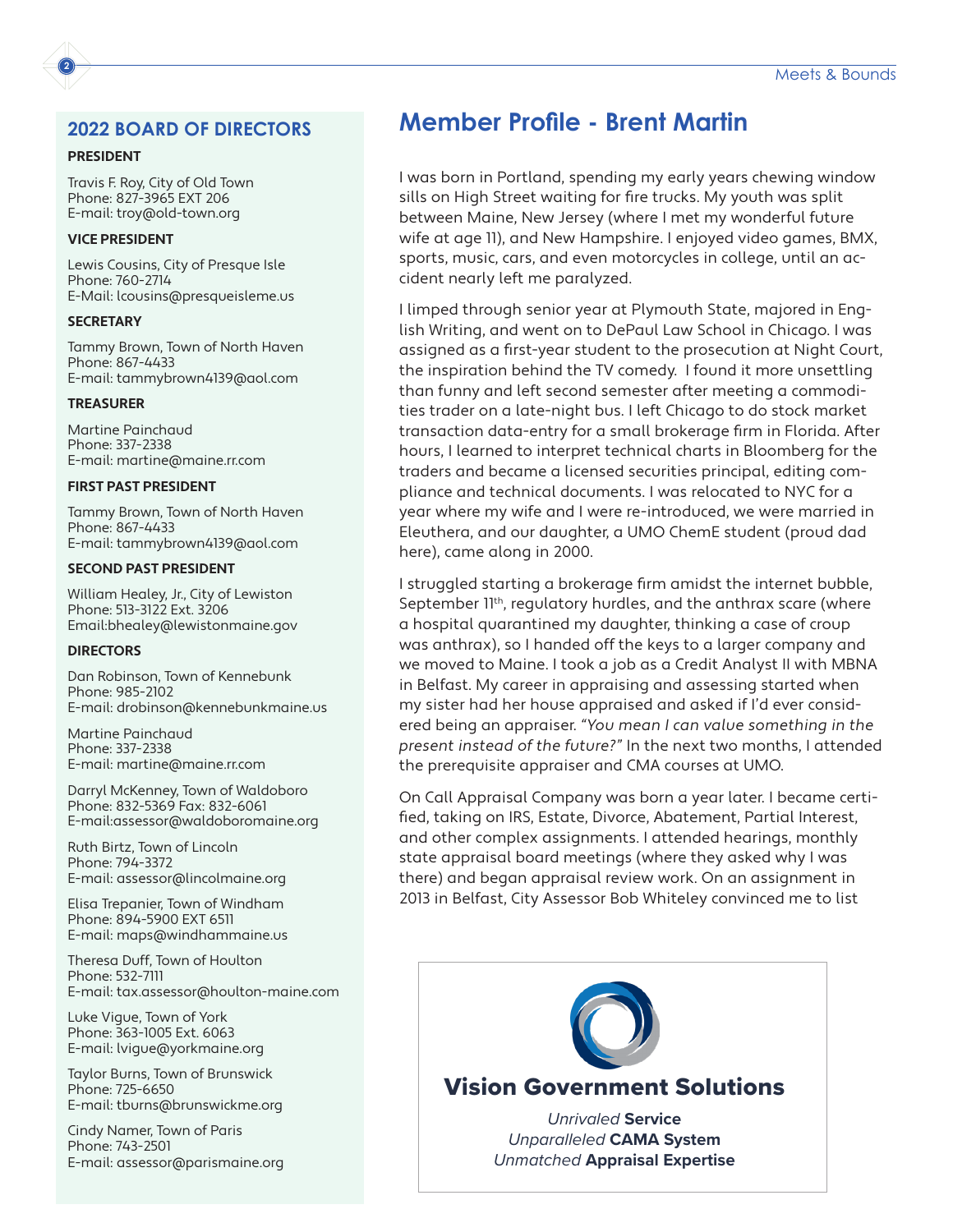the Eco-Village with the Lister, Avis Winchester. With Bob's health declining, the City Manager offered me the position 18 months later.

45 days after starting, the owner of those same MBNA buildings, where I worked 14 years earlier, requested the largest abatement ever seen by Belfast; fortunately, a technicality resulted in a denial. Amber Poulin helped assist with personal property, Annie Mc-Gowan learned the day-to-day and Avis and I began a multi-year equalization, in part, to situate the City to handle the tax shift. We thought we were getting caught up this year as the

market has gone "to a new normal" or "parabolic" or "on a right-angle curve" – all of which tend to be said just before the bottom drops out. But we'll see…

What do I like about being an assessor? Unlike a sometimes-unfair legal system, unforgiving stock or real estate market, or distressed borrower pressuring an appraiser to target a value, assessors tend to be quite fair, have teachers' hearts, and willingly share their experiences with refreshing self-deprecation. The work is tough because the balancing act is tough: we answer to councils, the tax payers, the State, and, frankly, ourselves. The assessing community encourages support and communication between peers. The greater the communication effort, the more reliable the empirical data, making our



jobs better. We saw it in the implementation of the solar exemption, the changes made to Title 36 MRS §706-A, and how continuing education courses are selected. Even fair-minded taxpayers tend to thank us for trying to get it right.

Assessing relies on the classroom adage "If you have a question, ask it because others probably have the same question." I'll be forever indebted to the questions asked and answered from Avis and Annie, Bill Van Tuinen (as well as his wife, Lynda, for her time), Phil Drew, Jim Murphy, Jr., Kerry Leichtman, Judy Mathiau, Jim Thomas, Travis Roy, The Saywers, and numerous other assessors (old and new), appraisers, and some State employees. There are others but I've met my word limit…and there goes a fire truck.

#### President's Message continued

What do Maine Assessor's need from the Maine Association of Assessing Officers?

The foundation of the very existence of the MAAO is to provide opportunities for professional development and networking for assessors in Maine.

So, in conclusion, what do you need from the MAAO?

I am proud to serve with our past leaders and current officers as we move forward. I thank them for their guidance and mentorship over the years.

I would like to thank Tammy Brown for believing in me to take the role of VP during her term as President, and I would like to thank Lewis Cousins for taking on the role of VP with me during my term.

There are many more to thank, but I will just say this; It takes us all to move through the changing markets, statues, case law, and every day challenges, and I couldn't be happier being a part of this journey with all of you!

We will all do whatever it takes to make sure the assessors in Maine get what they need.

Travis Roy troy@old-town.org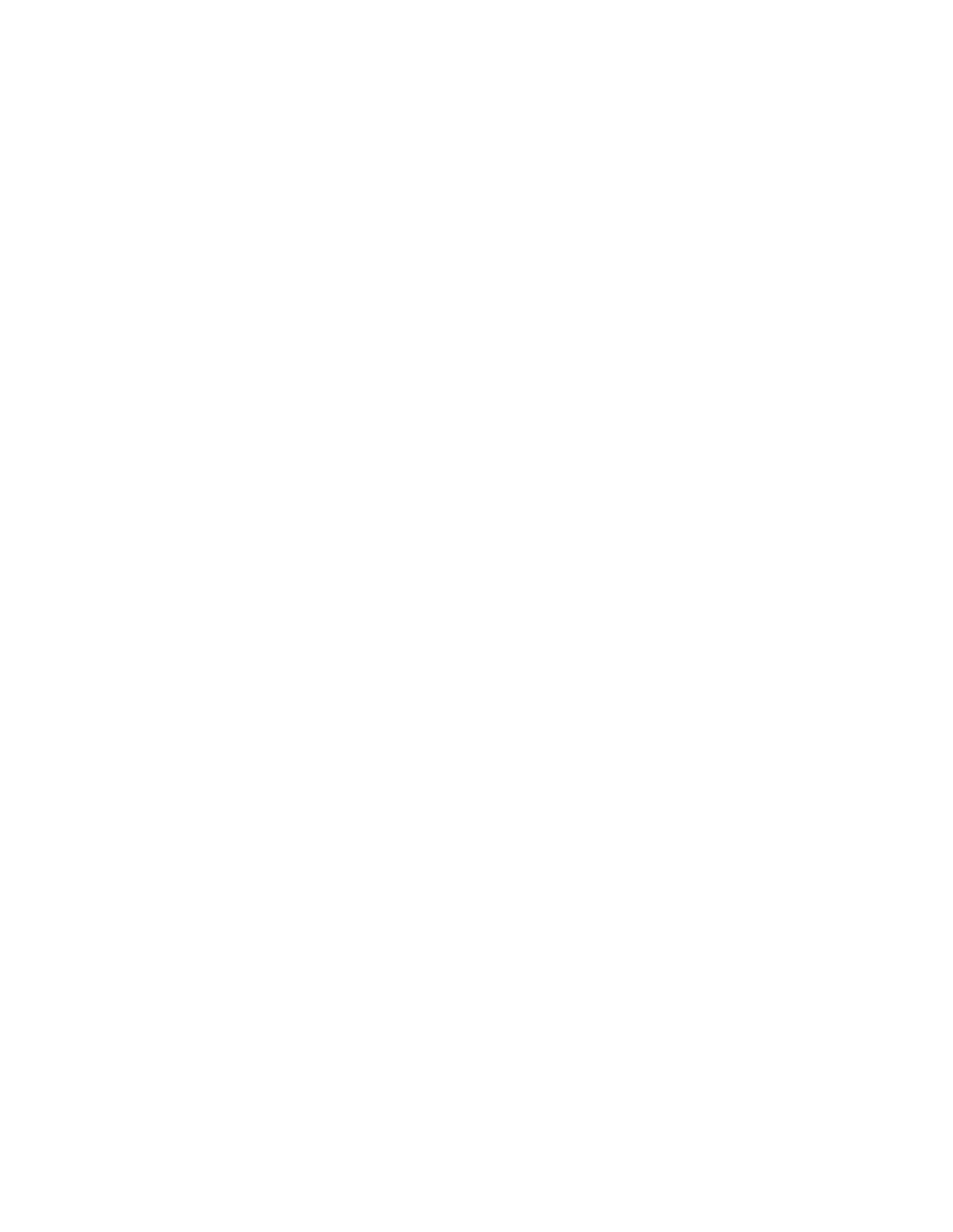

**6**

## **Windham Assessing Gets A New Ride**

The Town of Windham recently upcycled two police cruisers for use by the Assessing Office. These Ford explorers each have about 115,000 miles on them but with all-wheel drive, are a big step up from the two-wheel drive Impalas usually handed down from the PD. Having all-wheel drive really helps with access to properties on private roads, especially in the winter months.

The Town also had the vehicles wrapped with the town seal for identification purposes. Staff feel much more comfortable driving vehicles that clearly identify who they are and why they may be taking a picture of a property and driving slowly through a neighborhood. Assessing previously drove unmarked police cars. The vehicles were wrapped by Blue Planet Graphics of Windham, Maine at a cost of \$1,500 each.

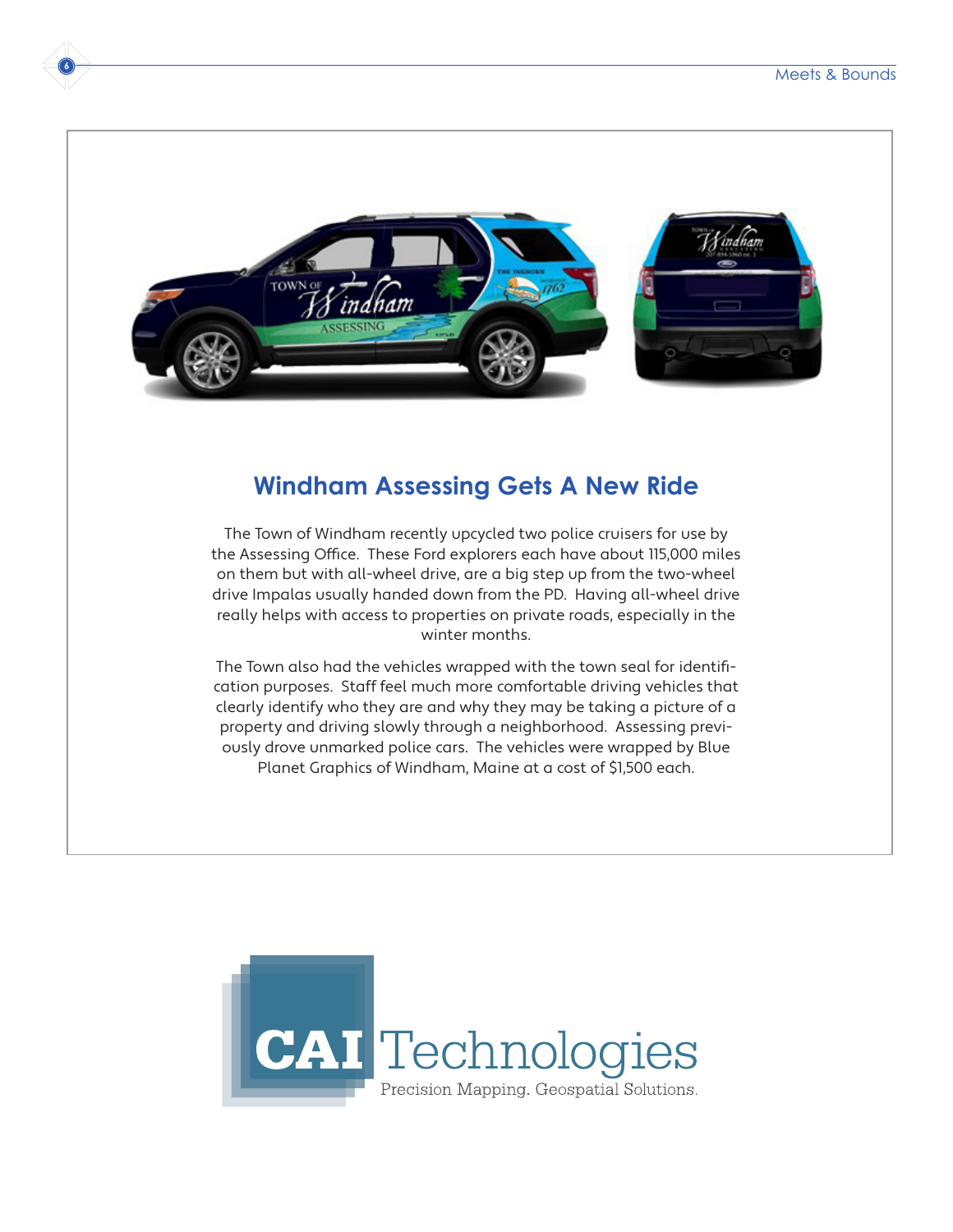# **MAAO Secretaries Report**

By Tammy Brown

Spring is upon us and summer is just around the corner. MAAO Board has had the opportunity to meet met serval times already in 2022 via Zoom.

Tammy shared the news of Roger Hoys resignation. Tammy explained Roger's past as a Board Member of MAAO. The Board accepted Roger's resignation with their deepest appreciation of all the work Roger has done for MAAO. Roger began serving on the MAAO Board in 2006.

Travis explained the joint educational offering with Maine Chapter of IAAO on Commercial Solar Installations. MAAO looks forward to working with MCIAAO on other educational projects in the future.

The Board reviewed and approved the 2022 budget. They also discussed many items, most of which revolved around how we could offer the most timely and best education offerings to our membership.

We hope you will be able to take advantage of the educational offerings that our Education Committee has put together for 2022. Watch for the upcoming registrations materials for our MAAO Fall Conference and our Excel Course.

The following is a list of Committees, Chairs and Co-Chairs.

President: Travis Roy

Vice President: Lewis Cousins

Secretary: Tammy Brown

Treasurer: Martine Painchaud

Co-Treasurer: Lewis Cousins

Audit/Finance: Ruth Birtz

Co-Audit/Finance: Darryl McKenney

Calendar/Advertising Chair: Lewis Cousins

Co-Calendar/Advertising: Theresa Duff

Newsletter Chair: Lewis Cousins

Co-Newsletter: Tammy Brown

Ethics Committee Chair: Travis

Legislative Committee Chair: Darryl McKenney

Membership Committee Chair: Theresa Duff Awards/

Scholarship Committee Chair: Elisa Trepianer

Co- Awards/Scholarship Committee: Tammy Brown

Technology Chair: Dan Robinson

Education Committee Chair: Bill Healey

Conference Committee Chair: Tammy Brown

Co-Conference Committee: Travis Roy

Historian: Darryl McKenney

Executive Committee: Ruth Birtz

Co-Executive Committee: Travis Roy, Tammy Brown and Bill Healey

Distance Learning Chair: Travis Roy

Co-Distance Leaning: Lewis Cousins

If you would like to assist with a committee and the chair has not contacted you please feel free to contact them.

The board would like to remind our membership that MAAO has scholarships available for upcoming educational offerings. It is a simple application that must be filed 60 days before the educational offing you would like to attend. The application is enclosed with this issue of Meets & Bounds.

It is also time to once again be thinking of whom you would like to see this year's Assessor of the Year Award be awarded to. There are many Assessors among us who would make a perfect nominee. Please take the time to make that nomination. You will find the criteria and application is also enclosed in this issue of Meets & Bounds.

The next scheduled board meeting is August 12th with the time and place TBD due to the current Covid-19 situation. If you have anything you would like to share or have the board discuss, please contact any board member and they will be happy to assist you.



**Maine's Real Property Experts since 1986** 

## (207) 774-6226

Maineland's team of eleven appraisers is dedicated to providing our clients with reliable commercial & residential appraisals.

> David Harrigan, #CG124, Principal 30 Exchange Street . Portland, ME 04101 www.mainelandconsultants.com

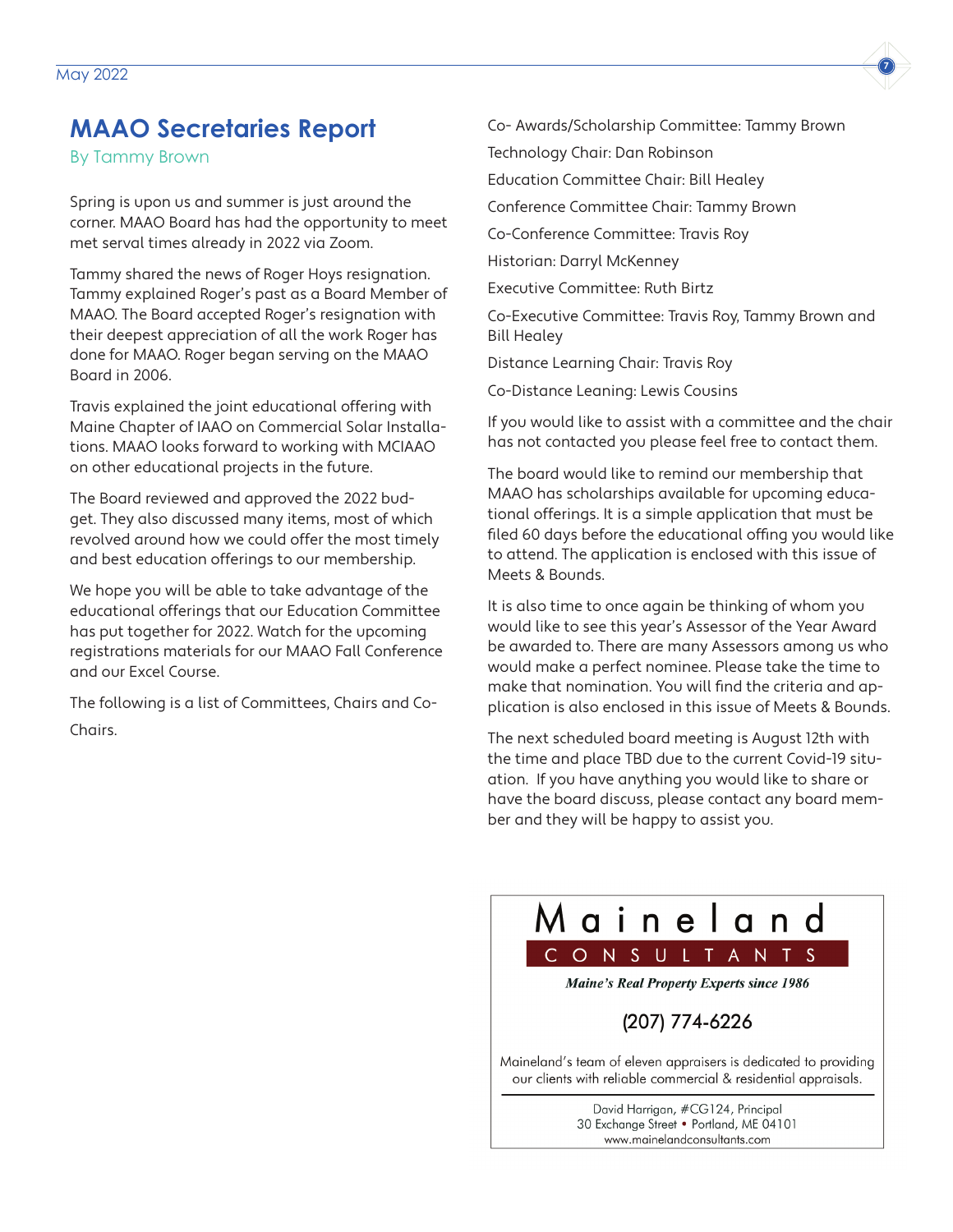

# **MAINE ASSOCIATION OF ASSESSING OFFICERS ASSESSOR OF THE YEAR AWARD**

## **The Award**

**8**

The Assessor of the Year Award is sponsored annually by the Maine Association of Assessing Officers Association (MAAO) to recognize professional and dedicated service by an Assessor to his/her profession and community.

## **Nominating Process/Presentation of Award:**

- 1) The selection committee shall be appointed by the MAAO Board of Directors. It may consist of the following:
- The Chair of the Awards and Scholarship Committee, the Awards and Scholarship Committee members and the MAAO Executive Board members.
- Immediate past recipient of the Assessor of the Year award.

2) The Committee shall solicit nominations from MMA members and affiliates. **Deadline for nominations to be submitted will be August 7, 2022.** Nominations will be submitted on the official MAAO Assessor of the Year Nomination Form.

3) The Committee shall not disclose the name of the recipient before the Awards Ceremony.

4) The Award will be given during the MAAO Fall Conference Annual meeting in September.

## **Criteria:**

Nominees for this award shall meet the following criteria:

- 1) Nominee must hold the title of Assessor for his/her municipality and be a current CMA.
- 2) Nominee provides service and contribution beyond just that of the municipality in which he/she serves by active participation in various Assessing organizations.
- 3) Quality and consistency of work product
- 4) Nominee is recognized as an Assessor who displays characteristics of integrity and leadership.
- 5) Nominee shall have at least three years experience as an Assessor.
- 6) Nominee is not eligible if they have been a previous recipient of the Assessor of the Year Award.

## **Additional Information**

For additional information, please contact Melissa White at MMA at 1-800-452-8786 or 623-8428.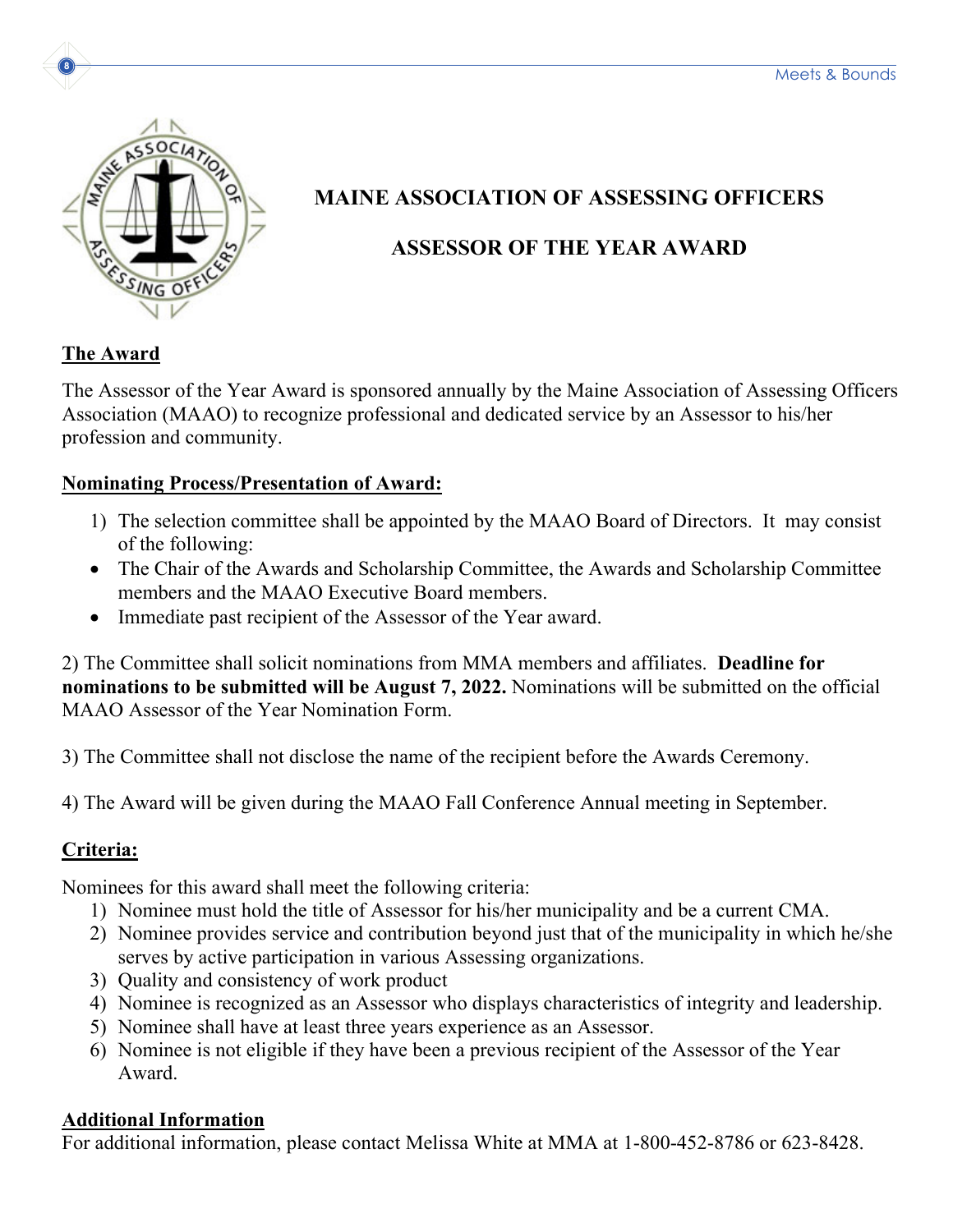

## **MAINE ASSOCIATION OF ASSESSING OFFICERS 2022 ASSESSOR OF THE YEAR AWARD NOMINATION**

| Nominee's Name:                                                                  |                         |
|----------------------------------------------------------------------------------|-------------------------|
|                                                                                  |                         |
|                                                                                  | Telephone:              |
| Nominee's Position:                                                              |                         |
| Date of Original Certification as an Assessor: _________________________________ |                         |
| Date or Year Nominee began work as an Assessor<br>Assessor for at least 3 years) | (Must have served as an |

Please answer questions below and attach additional sheets if necessary.

- 1. Please provide examples of the Nominee's leadership, service, and contribution to the Assessor's profession. List any participation in or awards given that were associated with any State, New England, or International organizations.
- 2. Please provide examples of the Nominee's dedication toward the community they serve and describe their efforts to promote the cause of good local government.
- 3. Please give a brief synopsis on the quality and consistency of work product.

Please attach all supporting documentation (newspaper articles, letters, letters of recommendation, resume, etc.) with this nomination form and submit to:

> **MAAO - Assessor of the Year Award** C/O MMA, 60 Community Drive Augusta, ME 04330. Deadline is August 7, 2022

Nomination submitted by: \_\_\_\_\_\_\_\_\_\_\_\_\_\_\_\_\_\_\_\_\_\_\_\_\_\_\_\_\_\_\_\_\_\_\_\_\_ \_\_

Title:\_\_\_\_\_\_\_\_\_\_\_\_\_\_\_\_\_\_\_\_\_\_\_\_\_\_\_\_\_\_\_\_\_\_\_\_\_\_\_\_\_\_\_\_\_\_\_\_\_\_\_\_\_\_\_\_\_\_\_\_\_\_\_\_\_\_\_

Mailing Address: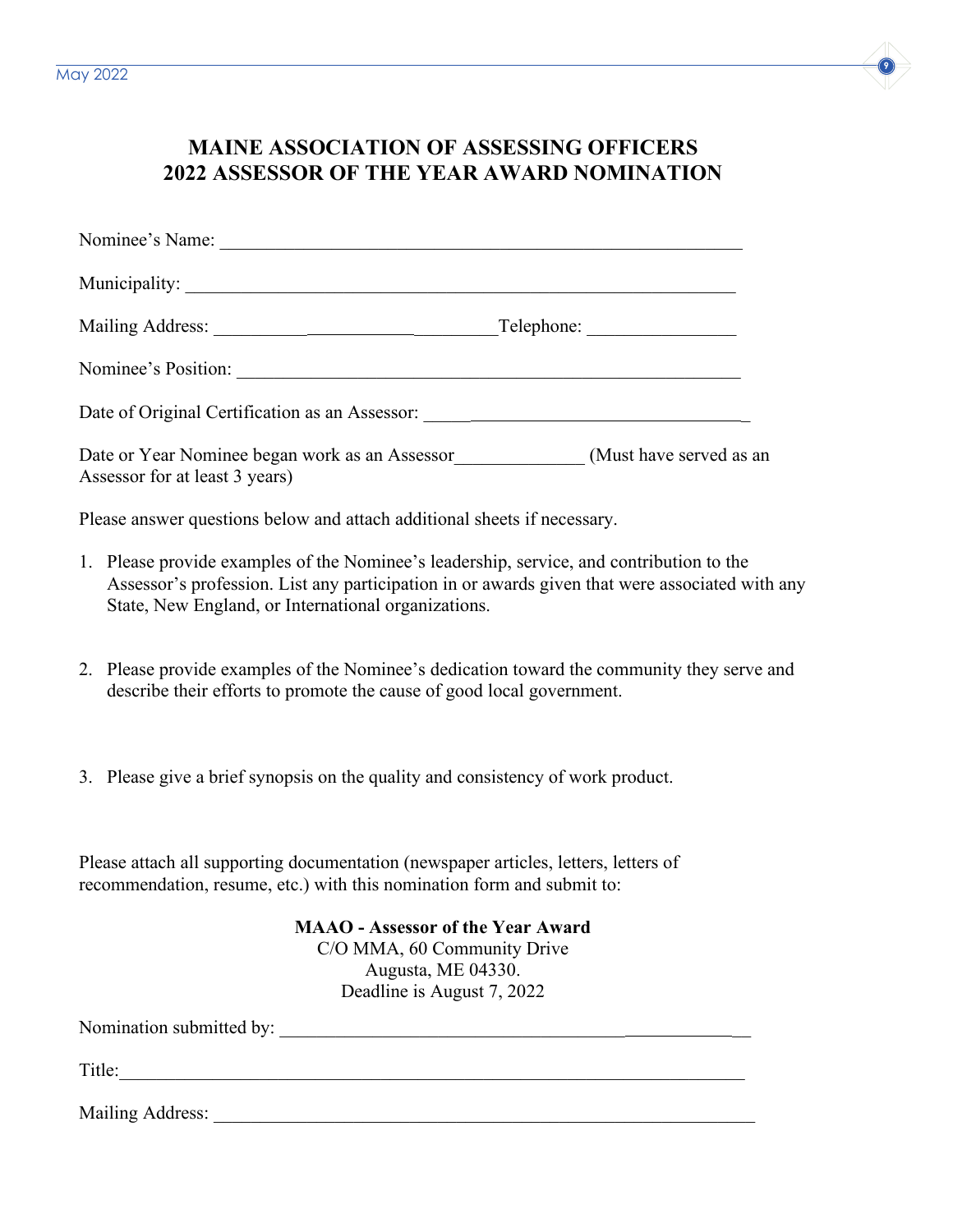

## **MAAO Scholarship Eligibility Requirements**

#### **Applicants must:**

- 1. Be a current member of MAAO and in good standing.
- 2. Demonstrate a need for academic and financial assistance.
- 3. Submit the required application form to be received by the Scholarship Education Committee Chair 60 days prior to the event you plan on using the scholarship for. Applications will not be accepted if not received by the deadline.

## **Scholarship Conditions:**

- 1. Scholarship recipients are ineligible to apply for another award for three (3) years. Unless no other applications have been received and/or monies are available. This decision will be left to the discretion of the Board.
- 2. Must apply timely and on appropriate form to be considered for the present year.
- 3. Use the scholarship by 12/31 of each year.
- 4. Shall write a summary stating length of time in assessing field.
- 5. Qualifying educational course work is defined as granting a minimum of 16 hours assessment by which a letter or certificate of completion can demonstrate examination success and the assignment of full credit. Continuing Education Units for licensure renewal other than Certified Maine Assessor and Certified Assessing Technician do not meet the scholarship conditions.
- 6. Successful applicants who subsequently decline the scholarship must reapply for future consideration.
- 7. Applicants must certify that no other tuition or course materials reimbursements has been awarded, nor will be sought, from any other source (e.g., county, state, local jurisdiction, or other educational or professional body), unless the scholarship does not fully cover the entire amount of the course and will receive the balance.
- 8. An application must be submitted with an original signature.
- 9. The name of the school or sponsoring organization must be submitted with the scholarship application.
- 10. Applicants are limited to one application per calendar year.
- 11. Only one (1) scholarship to be given to an Individual every three (3) years. Unless no other applications have been received and/or monies are available. This decision will be left to the discretion of the Board.
- 12. The MAAO Board reserves the right to reject or accept courses that are acceptable for the scholarship.

Reimbursement will cover only up to the amount of the registration fee(s).

IAAO courses, State related courses, and other related subjects pertaining to the assessment field in general including State, MAAO, NRAAO and IAAO conferences are accepted courses.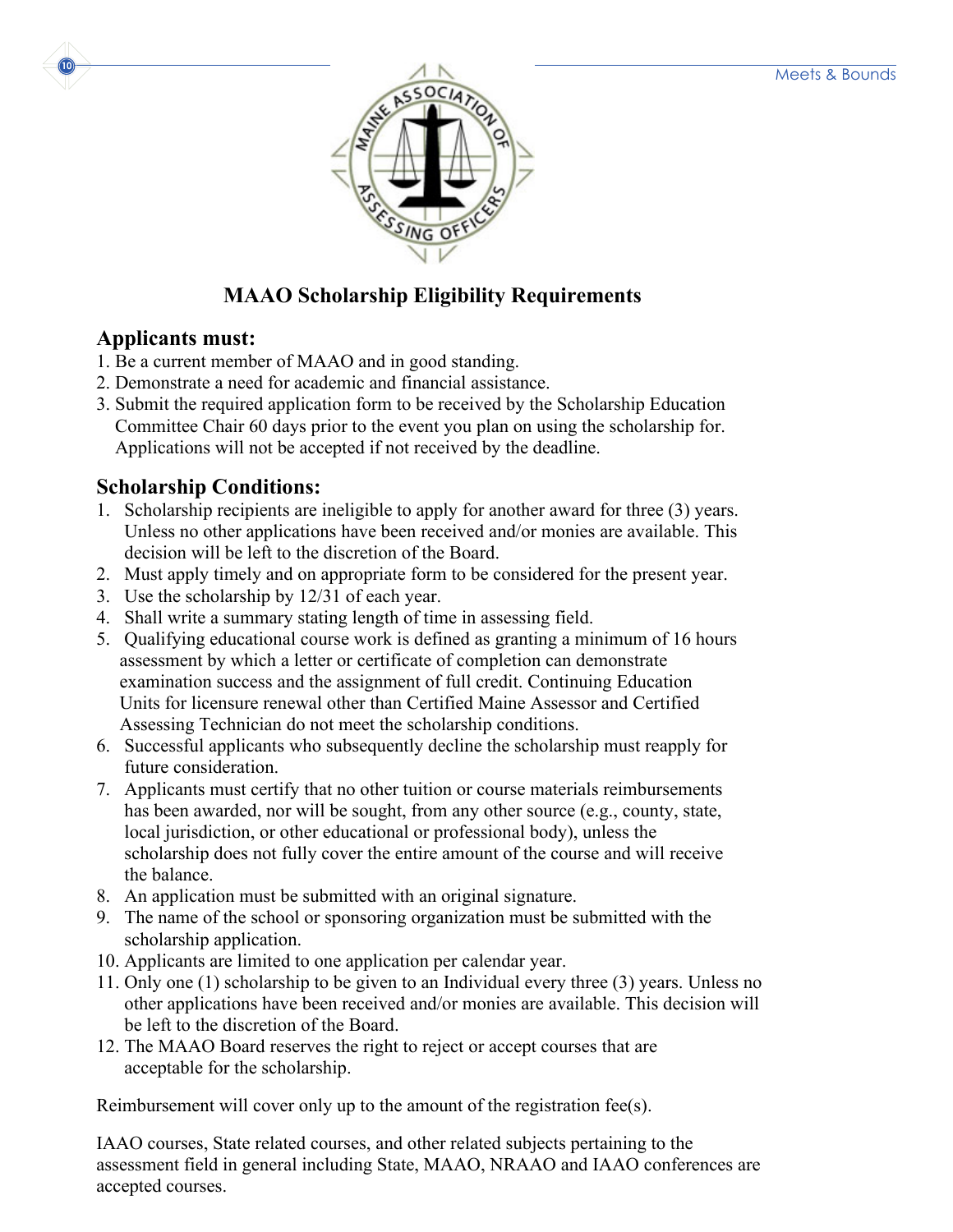



## **Maine Association of Assessing Officers Application for Scholarship**

The decision of awarding the amount and the number of scholarships is made by the MAAO Board of Directors.

**Please print clearly**. **Application must be submitted 60 days prior to the event you plan on attending.**

|                                         | Telephone Number: New York Channels and School Channels and School Channels and School Channels and School Channels and School Channels and School Channels and School Channels and School Channels and School Channels and Sc |  |
|-----------------------------------------|--------------------------------------------------------------------------------------------------------------------------------------------------------------------------------------------------------------------------------|--|
|                                         |                                                                                                                                                                                                                                |  |
| accurate.                               | I certify that the information furnished by me in this application is complete and                                                                                                                                             |  |
|                                         |                                                                                                                                                                                                                                |  |
| qualify to receive a scholarship:       | On a separate sheet of paper, please state in your own words the reasons you believe you                                                                                                                                       |  |
| Please return completed application to: |                                                                                                                                                                                                                                |  |

Maine Association of Assessing Officers C/O Maine Municipal Association 60 Community Drive Augusta, ME 04330

If you have any questions regarding the application process contact Melissa White at 1-800-452-8786.

**Note:** Selections will be made based on the application information received, funds available and eligibility. The Chair of the Scholarship Committee will notify all recipients and announce their names in the MAAO newsletter.